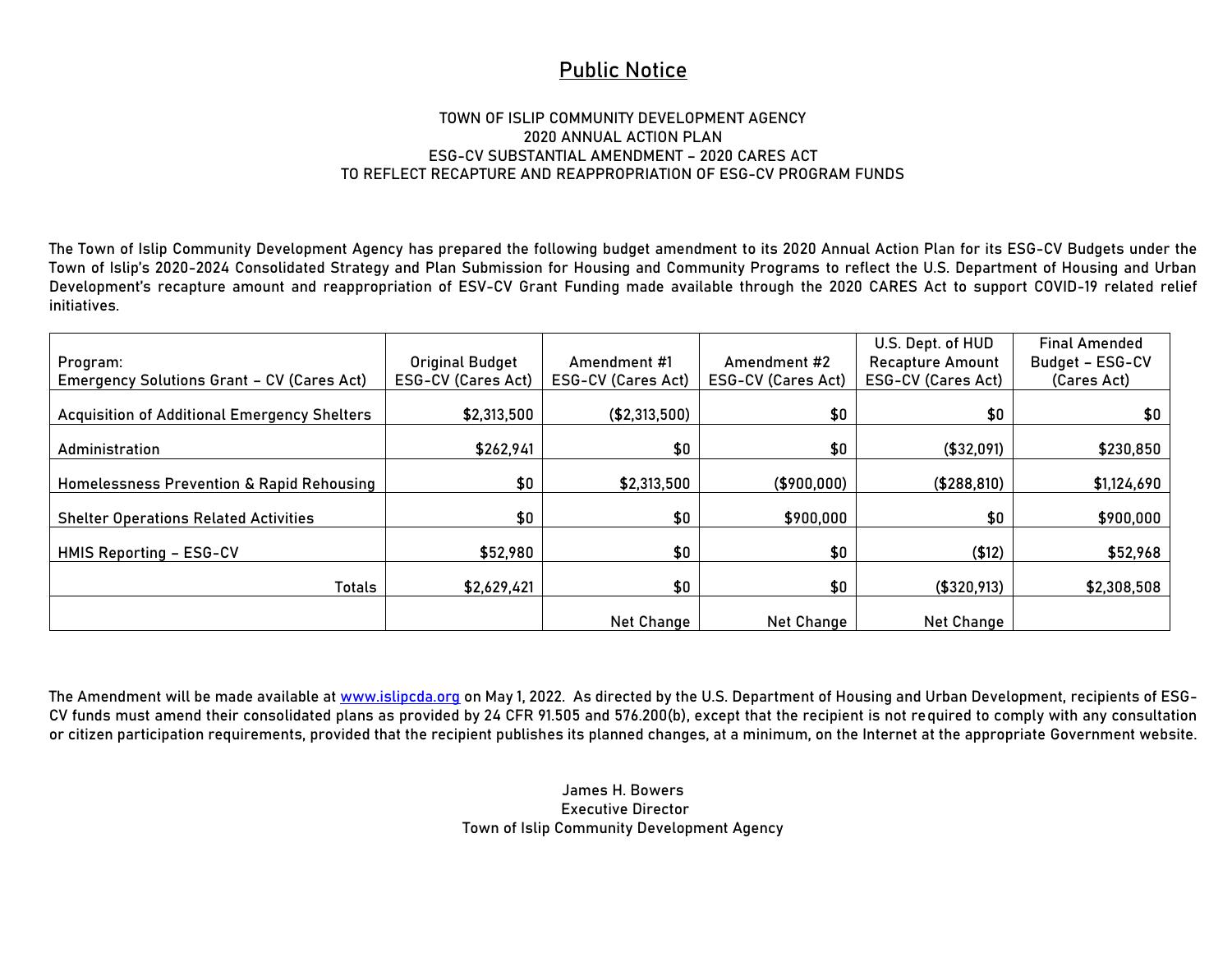

OFFICE OF COMMUNITY PLANNING AND DEVELOPMENT

March 16, 2022

Dear ESG Recipient:

As provided by Section III.B.2.c(i) of Notice CPD-21-08: Waivers and Alternative Requirements [for the Emergency Solutions Grants \(ESG\) Program Under the CARES Act](https://www.hud.gov/sites/dfiles/OCHCO/documents/2021-08cpdn.pdf) (ESG-CV Notice), HUD may recapture up to 20 percent of a recipient's total ESG-CV grant, including first and second allocation amounts, if the recipient had not expended at least 20 percent of that grant by September 30, 2021. Throughout the last two years, HUD has conducted extensive outreach and technical assistance to ESG recipients, with a special focus on those recipients who were slow to spend their CARES Act allocation. Since February 2021, HUD has conducted various outreach engagements to ESG recipients to remind them of this deadline. In addition to these outreach efforts, in December 2021, SNAPS provided recipients who did not meet the deadline with one final opportunity to demonstrate how they would increase expenditures and meet the remaining ESG CV expenditure deadlines.

HUD has thoroughly reviewed all the information submitted to HUD through your quarterly reports in SAGE, draw-down information in the Integrated Disbursement and Information System (IDIS), and the spending information you submitted in response to HUD's December 20, 2021, letter.

Based on this, HUD will recapture \$320,913 from your ESG-CV grant. HUD determined this recapture amount by calculating the difference between 15 percent of your total allocation and the higher of the amount drawn in IDIS by September 30, 2021 or the expenditure amount reported in the Quarterly Performance Report covering the period ending September 30, 2021.

Recipients from which HUD is recapturing funds must account for the decrease in their total grant amount by amending the same plan that was used for their initial ESG-CV allocation, as required under 24 CFR 91.505, to describe how the recipient plans to use the balance of their funds<sup>1</sup>. Recipients must also account for the grant decrease in IDIS by updating the total funding committed to affected activities and corresponding activity descriptions (see Sections 4, 6, and 13 of the [Using Integrated Disbursement and Information System for the Emergency Solutions Grants](https://www.hudexchange.info/resource/1857/using-idis-online-for-the-emergency-solutions-grants-esg-program/)  [Program](https://www.hudexchange.info/resource/1857/using-idis-online-for-the-emergency-solutions-grants-esg-program/) for reference).

 $<sup>1</sup>$  As with the initial CARES allocations, the CARES Act waived the consultation and citizen participation requirements.</sup> "With respect to ESG-CV funds already received, recipients that wish to make a change described in 24 CFR 576.200(b), including changing the allocation, distribution, or use of ESG-CV funds, must amend their consolidated plans as provided by 24 CFR 91.505 and 576.200(b), except that the recipient is not required to comply with any consultation or citizen participation requirements (as provided by the CARES Act), provided that the recipient publishes its planned changes, at a minimum, on the Internet at the appropriate Government web site or through other electronic media."